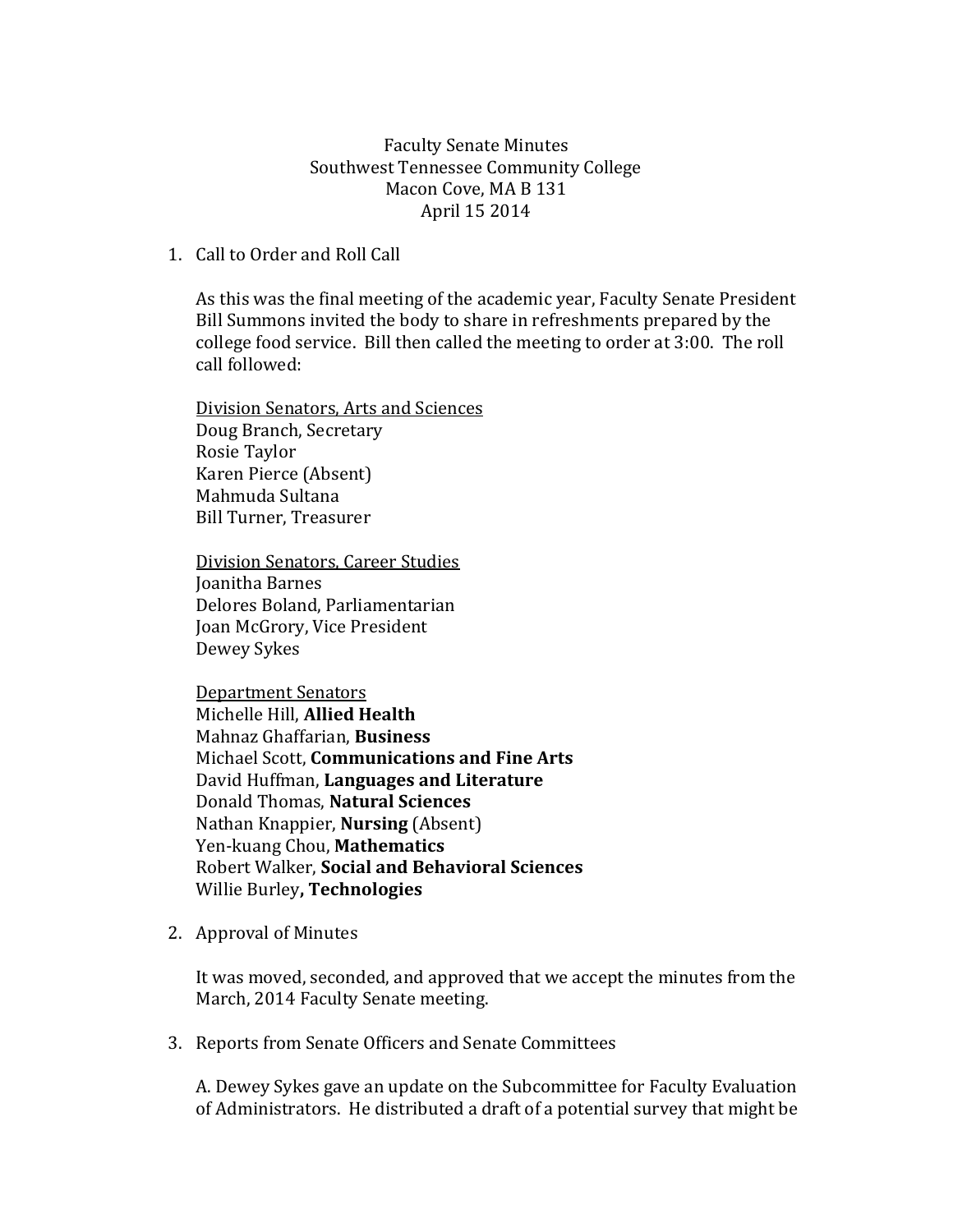used for such an evaluation. Dewey also made clear that the subcommittee did not intend for the evaluations to be used to compare one administrator with another, stressing that the committee understood that administrator duties were different from one another and that such comparisons would be neither useful nor fair.

A question arose considering when the Senate should vote on the draft. It was agreed that the evaluation instrument should be completed, using feedback to be given in the next two weeks to Dewey's committee by the Senate and the administration, which would provide time for revisions preparatory to a scheduled vote at the September Senate meeting.

B. Rosie Taylor, Chair of the Faculty Awards Committee, reported that preparations were on track for the April 25th ceremony.

C. David Huffman, Faculty Handbook Committee Chair, reported that the handbook is online and that a handbook for adjunct faculty is currently being prepared.

D. Delores Boland, chair of the Faculty Advising Committee, announced that the Faculty Advising Handbook is now on the Faculty Senate page, under the Faculty Advising Committee section of the Standing Committees tab.

E. In other matters, Bill Summons reported that the Provost, Joanne Bassett, had been interviewed by PBS about "outcome based" funding. She made the point that, in Tennessee, Southwest, Dyersburg Community College, and the University of Memphis suffered disproportionately. Bill further reported that emergency hires in their third year will not be working any more after May 15 but may be rehired in the fall "as needed." These faculty will be working for adjunct pay rather than full-time pay in the summer, too, if they are given classes.

F. Joan McGrory reported on the Faculty Senate elections. She first introduced the following newly elected senators:

Lisa Hadley, (Divisional) Career Studies Tim Harrison, (Divisional) Career Studies Shannon Little, (Divisional) Arts and Sciences

Monique Cage, (Departmental) Nursing Mathilda Doorley, (Departmental) Natural Sciences

Joan reported, too, that Bill Summons had been re-elected as President.

The following senators will be retiring from the Senate for next year: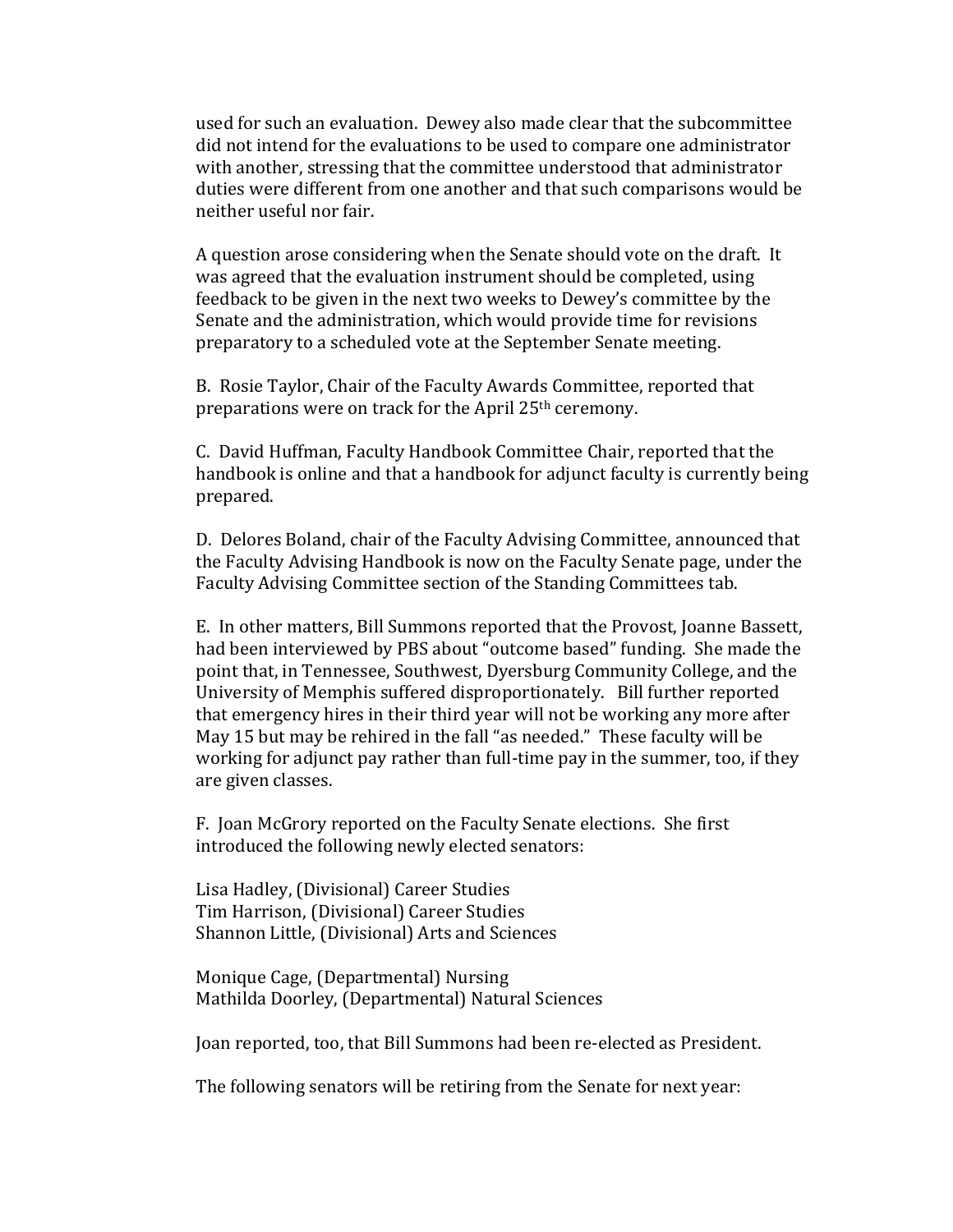Joanitha Barnes, (Divisional) Career Studies Delores Boland, (Divisional) Career Studies Rosie Taylor, (Divisional) Arts and Sciences

Nathan Knappier, (Departmental) Nursing Donald Thomas, (Departmental) Natural Sciences

The following Senators were re-elected for a new term:

Mahmuda Sultana, (Divisional) Arts and Sciences Michelle Hill, (Departmental) Allied Health

G. Elections for the 2014-2015 Senate officers were held. The following were elected:

Doug Branch, Secretary Tim Harrison, Parliamentarian Dewey Sykes, Vice President Bill Turner, Treasurer

Bill Summons formally thanked continuing and departing Senators for their service, and certificates were distributed.

4. Bill Summons adjourned the meeting at 4:10.

Respectfully Submitted, Doug Branch Faculty Senate Secretary